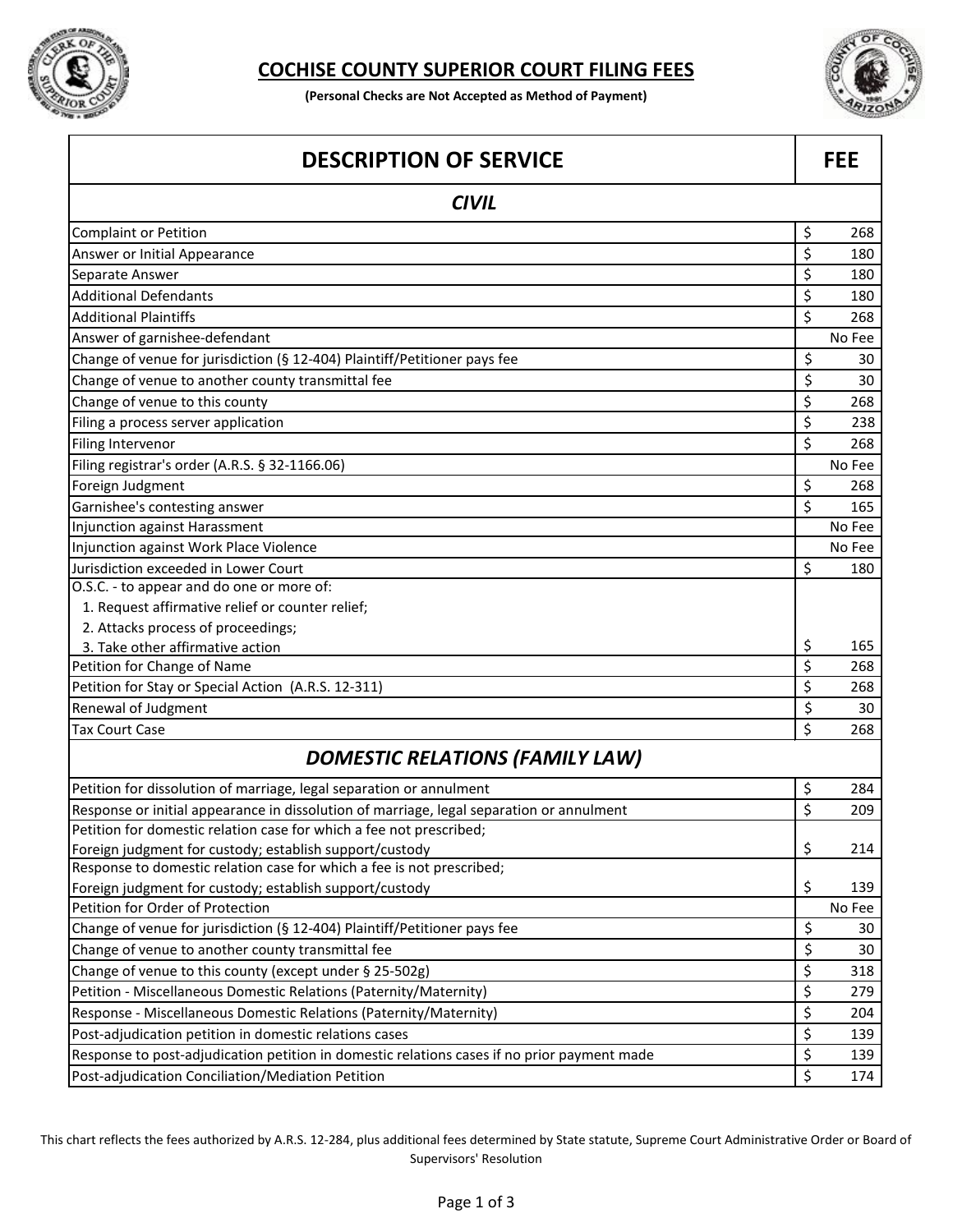

## **COCHISE COUNTY SUPERIOR COURT FILING FEES**

**(Personal Checks are Not Accepted as Method of Payment)**



## **DESCRIPTION OF SERVICE** FEE Petition or Application for Adoption No Fee extensive probability of the No Fee extensive probability of the No Fee extensive probability of the No Fee extensive probability of the No Fee extensive probability of the No Fe Petition or Application for adoption of a child who is a current ward of the Court in the care, custody and control<br>of DES Contested Adoption No Fee Conciliation/Mediation cases - no active case with court  $\begin{array}{ccc} 5 & 65 \end{array}$ Alpha index per page  $\begin{bmatrix} 5 & 0.50 \end{bmatrix}$ Authentication per certification (3 seals @ \$30.00 ea.)  $\begin{array}{c} \text{5} \\ \text{6} \end{array}$  90 Certificate of correctness of copy of record  $\sim$  30 Certificate of official capacity of justice of the peace  $\begin{array}{ccc} 1 & 30 \\ 5 & 30 \end{array}$ Certified copy of marriage license, application or abstract **\$** 30 Comparison fee, per page (document furnished by party)  $\begin{array}{ccc} 5 & 0.50 \end{array}$ Copies (per page)  $\begin{bmatrix} 5 & 0.50 \end{bmatrix}$ Exemplification per certification (2 seals  $\omega$  \$30.00 ea.)  $\qquad \qquad$  60 Filing a paper, or performing any act for which a specific fee is not provided by state statute  $\begin{array}{|c|c|c|c|c|}\n\hline\n\end{array}$  \$ 30 Filing transcript and docketing judgment from any court **\$** 30 Issuance of any writ  $\begin{array}{ccc} \S & \S & \S \end{array}$ Issuance of each subpoena in civil cases  $\begin{pmatrix} 5 & 30 \end{pmatrix}$ Marriage License (includes Covenant Marriages) \$ 83 Payment History Report  $\sim$  30 Petition for Emancipation of a Minor  $\begin{array}{c} \hline \end{array}$  61 Postage and Handling  $\begin{array}{ccc} \text{5} & \text{7} \end{array}$ Power of Attorney **2008** 30 Reel of film/Alpha index per year (plus per page fee)  $\vert$  \$ 30 Reopen a sealed court file  $\begin{pmatrix} 5 & 30 \end{pmatrix}$ Research in locating document (per year or source researched) **\$** 30 Seal a court file \$ 30 Small Claims Tax Case \$ 39  $\sim$  39  $\sim$  39  $\sim$  39  $\sim$  39  $\sim$  39  $\sim$  39  $\sim$  39  $\sim$  39  $\sim$  39  $\sim$  39  $\sim$  39  $\sim$  39  $\sim$  39  $\sim$  39  $\sim$  39  $\sim$  39  $\sim$  39  $\sim$  39  $\sim$  39  $\sim$  30  $\sim$  30  $\sim$  30  $\sim$  30  $\sim$  30  $\sim$ Stop payment on a check  $\vert$  \$ 16 Petition in formal testacy or appointment proceeding example of the state of the state of the state of the state of the state of the state of the state of the state of the state of the state of the state of the state of th Application for informal probate or informal appointment  $\vert$  set of the state of the state of  $\vert$  set of the state or informal appointment Petition for supervised administration  $\sim$  214 Petition to appoint guardian(s)  $\zeta$  214 Petition to appoint conservator(s) or make protective order **\$ 214**  $\frac{1}{5}$  214 Single estate application or petition under A.R.S. § 14-3938  $\vert$  314 Opposing petition in testacy, or appointment proceedings or appointment of guardian or conservator  $\frac{1}{5}$  214 Any person opposing contested petition if no prior payment (objection opposing petition)  $\begin{array}{c} \uparrow \\ \downarrow \end{array}$  \$ 139 Petition for transfer of real property by affidavit (A.R.S. §14-3971 F)  $\qquad \qquad$   $\qquad \qquad$   $\qquad \qquad$   $\qquad \qquad$  244 Proof of Authority pursuant to A.R.S. 14-4204  $\sim$  214 Post-judgment activities in probate cases **139** and the set of the set of the set of the set of the set of the set of the set of the set of the set of the set of the set of the set of the set of the set of the set of the s *MISCELLANEOUS PROBATE, CONSERVATORSHIP, GUARDIANSHIP & FIDUCIARY*

Demand for notice  $\vert$  \$ 30

This chart reflects the fees authorized by A.R.S. 12-284, plus additional fees determined by State statute, Supreme Court Administrative Order or Board of Supervisors' Resolution